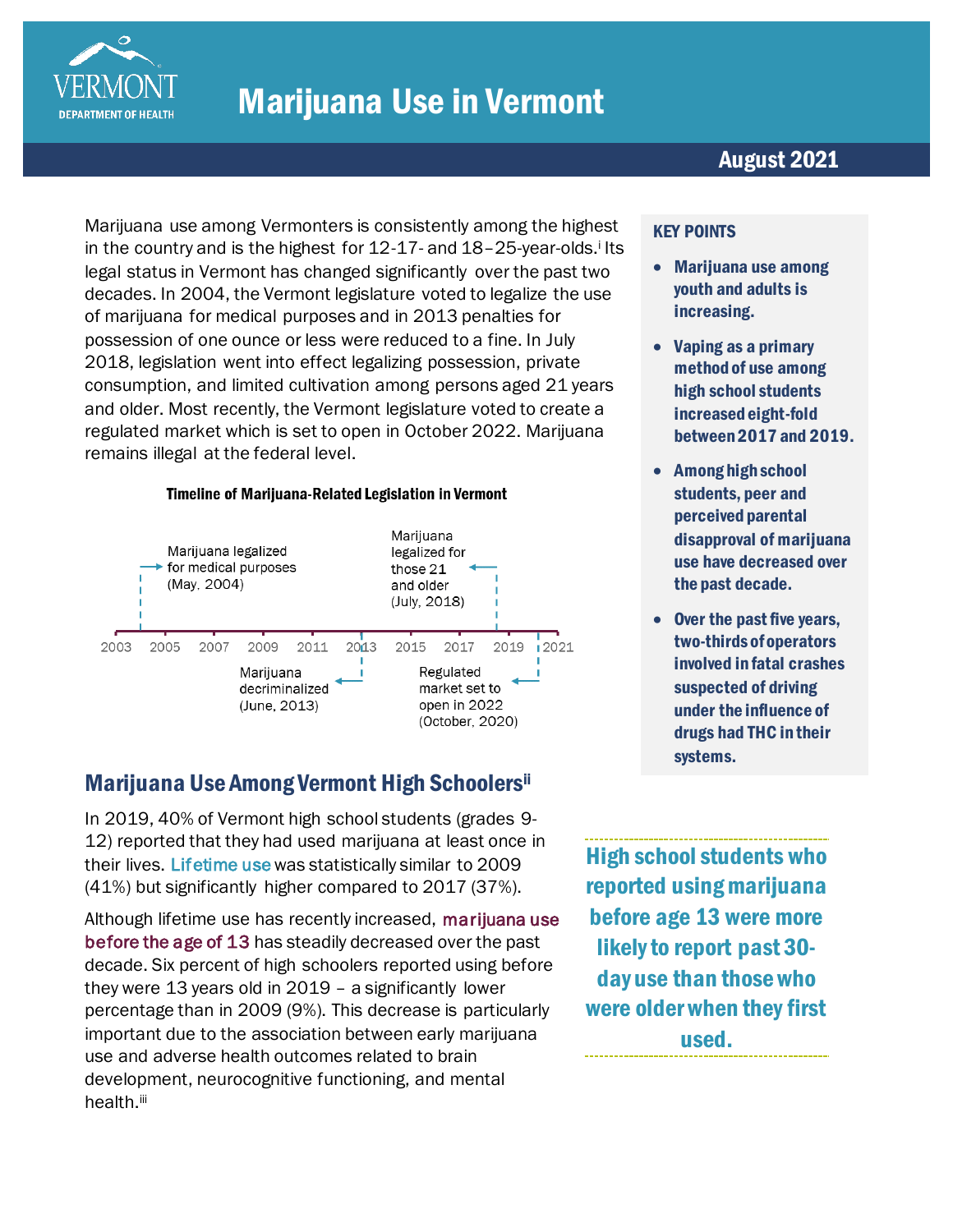Past 30-day marijuana use in youth has significantly increased in recent years. In 2019, 27% of high school students reported using marijuana. This was significantly higher than past 30-day use in 2015 (22%) and 2017 (24%), but similar to 2009 (25%).



## Marijuana Use Among High Schoolers in Vermont (2009 -2019)

*Data source: Vermont Youth Risk Behavior Survey*

## Marijuana Use Among Vermont Adultsiv

Twenty percent of Vermont adults (18+) reported using marijuana at least once in the past 30 days in 2019. Past 30-day use has steadily increased since 2013, when 7% of adults reported using. Use in 2019 was significantly higher compared to 2018 (17%).

#### Past 30-day marijuana use among adults has nearly tripled since 2013.



*Data source: Vermont Behavioral Risk Factor Surveillance System*

# Methods and Frequency of Use Among Those Who Used in the Past 30 Days

While most high school students who used marijuana in the last 30 days primarily smoked it, the proportion smoking it significantly decreased between 2017 (91%) and 2019 (67%). Students reported vaping (17%) and dabbing (8%) as the other most common primary methods of use in 2019. The proportion of students vaping increased eight-fold (17%) compared to 2017 (2%). Of note, dabbing was first added as a response option in 2019 and is the third-most reported method of use. Dabbing is a method of marijuana consumption where concentrated THC (sometimes called "shatter" or "budder") is placed on a hot surface, aerosolized, and inhaled. This is typically done with a dab rig, which has a similar form to a traditional bong, or dab pen, which is similar to a vape pen.<sup>v</sup>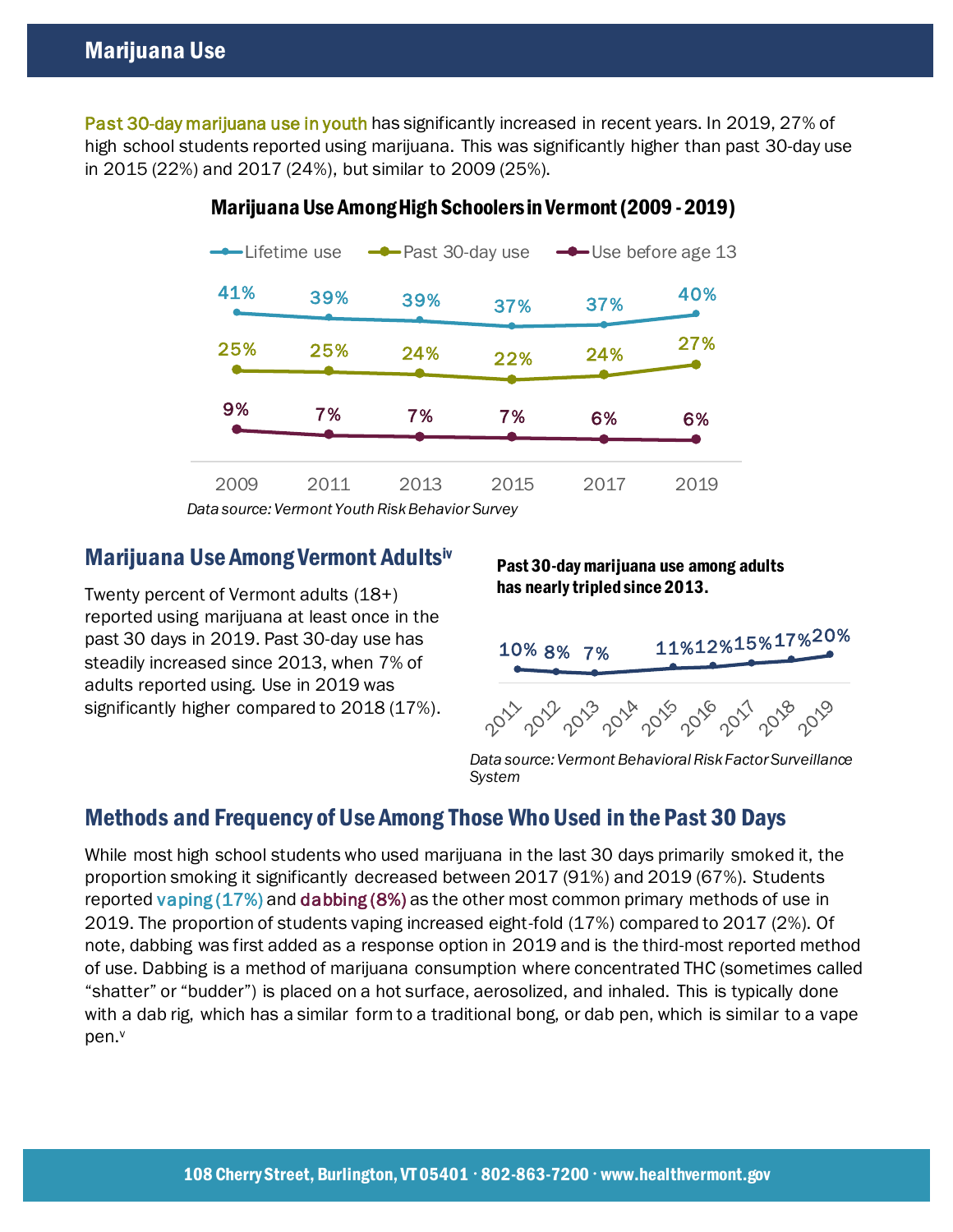## Vapingas a primary method of marijuana consumption among high school students increased eight-fold between 2017 and 2019.



*Data source: Vermont Youth Risk Behavior Survey*

In 2019, 79% of Vermont adults using marijuana reported that they usually smoked it. Another 11% consumed it in a food or drink, 8% reported vaping, and 2% reported dabbing as their primary method of consumption. While these percentages have not changed significantly since the question was first asked in 2017, consumption via eating and drinking did increase from 5% in 2017 to 11% in 2019. This will be examined in future iterations of the BRFSS survey.

High school students and adults who used marijuana were more likely to use frequently– more than 4 out of 10 high schoolers used 10 or more times in the past 30 days while more than 6 out of 10 adults used on 10 or more daysin the past 30 days.



*Data source: Vermont Youth Risk Behavior Survey, Vermont Behavioral Risk Factor Surveillance System*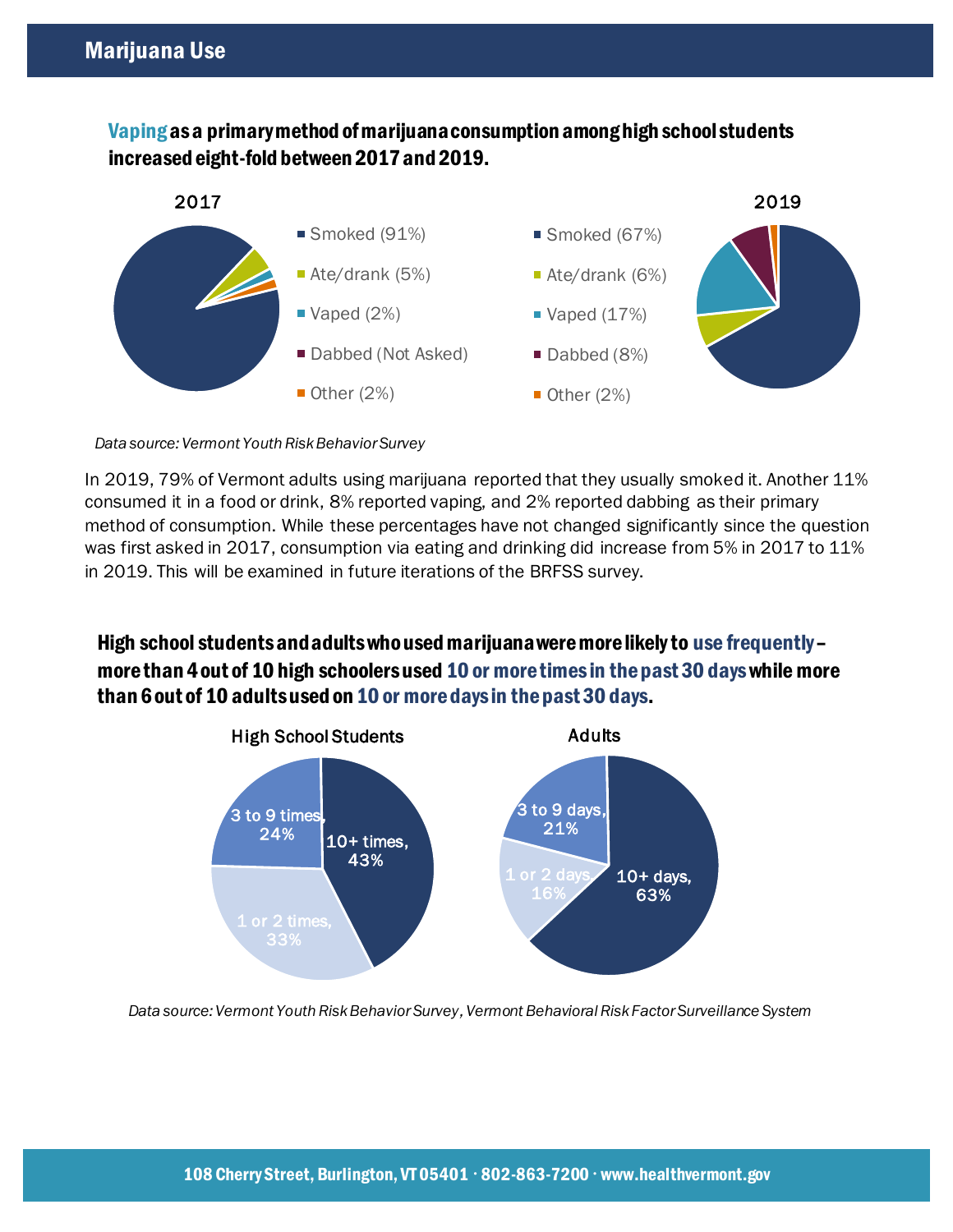## Attitudes and Perceptions About Marijuana Use Among Vermont High Schoolers

Perceived parental disapproval of marijuana use has decreased significantly over the past decade. In 2019, 75% of students believed their parents would think it was wrong or very wrong for them to use marijuana, a significantly lower proportion than in 2009 (88%).

Similarly, peer disapproval of marijuana use has decreased significantly over the past decade. In 2019, half of all students (51%) believed it was wrong or very wrong for someone their age to use marijuana, a significantly lower proportion than in 2009 (60%).



### Perceived parental disapproval and peer disapproval of marijuana use have been decreasing over the past decade.

In 2019, 82% of students believed that using marijuana regularly would lead to at least a slight risk of harm (physically or in other ways). This proportion was significantly higher compared to 2017 (79%). The proportion of students who believed regular use would lead to moderate risk significantly increased between 2017 (26%) and 2019 (29%), while the proportion who saw a great risk in regular use significantly decreased from 24% to 23%.



### Students in 2019were more likely to believe regular marijuana use was risky than students in 2017.

*Data source: Vermont Youth Risk Behavior Survey*

*Data source: Vermont Youth Risk Behavior Survey \*Indicates a statistically significant difference (p < .05).*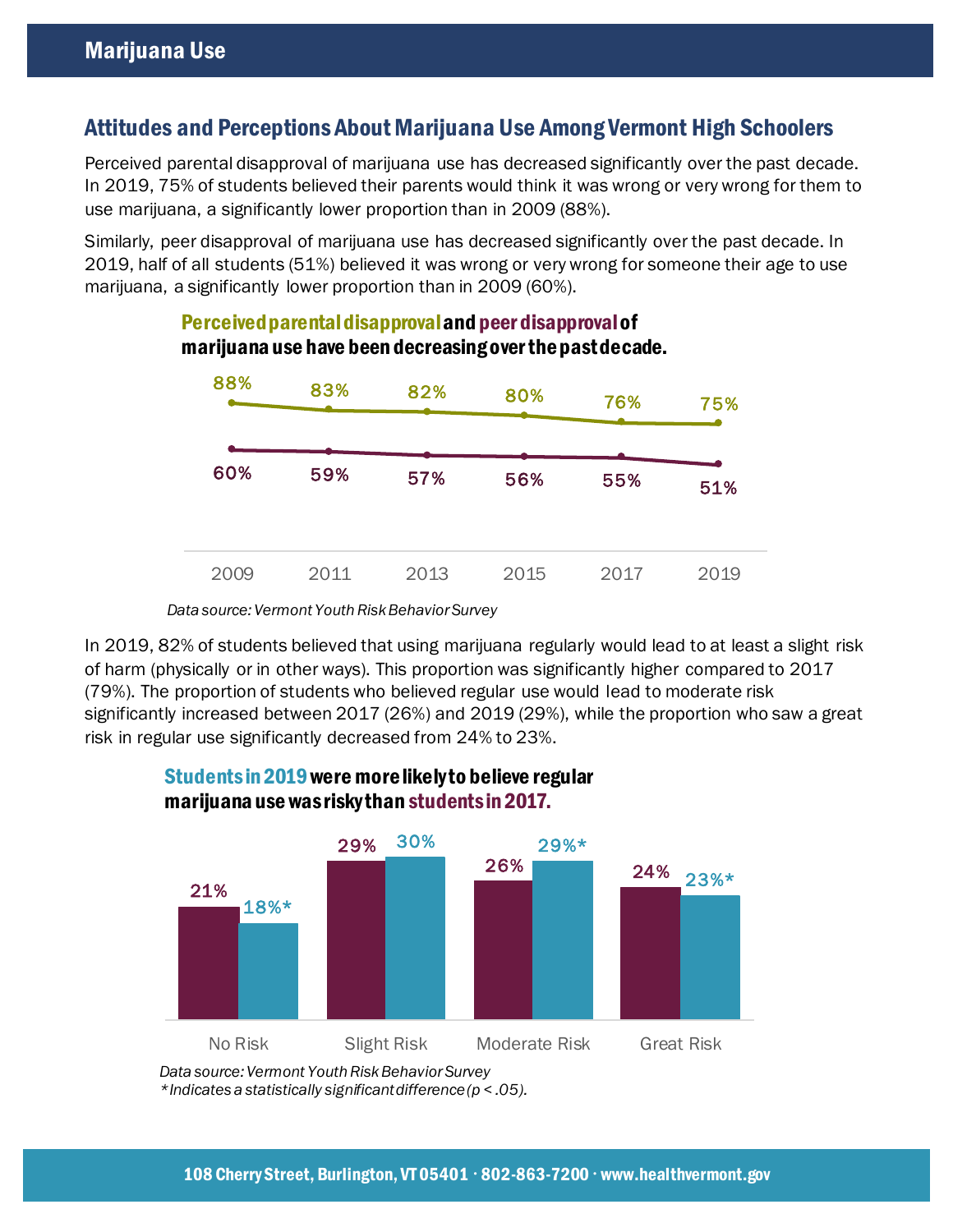## Marijuana Use Among Youth and Adults by Mental Health and Life Circumstances

Marijuana use differed significantly by a number of indicators related to mental health and individual life circumstances for youth and adults alike. Among high school students in 2019, those who reported feeling sad or hopeless for at least two weeks, making a suicide plan, or attempting suicide in the past year were twice as likely to report past 30-day marijuana use as students who did not report these. Students who experienced food or housing insecurity in the past month were also twice as likely to report marijuana use than students who were food or housing secure. YRBS and BRFSS provide point in time estimates. Therefore, we cannot say that poor mental health or adverse life circumstances lead to marijuana use or vice versa, only that there is an association.

## Past 30-day marijuana use was twice as high among students who experienced poor mental health or adverse life circumstances compared to those who did not.

Felt sad or hopeless for 2+ weeks, past year Attempted suicide, past year Made a suicide plan, past year Slept away from home because they were kicked out, ran away, or abandoned, past month Went hungry, past month *Data source: Vermont Youth Risk Behavior Survey*



In 2019, adults who reported having a depressive disorder or poor mental health were significantly more likely to report past 30-day marijuana use than those who did not report these. Poor mental health was defined as 14 or more days in the past 30 days when mental health was self-reported as not good. Adults who had a depressive disorder were nearly twice as likely to use marijuana in the past 30 days than those who did not have a depressive disorder (33% vs 17%). Marijuana use also significantly increased by the number of days adults reported that their mental health was not good. Of those who did not have any days where mental health was not good only 13% reported using marijuana, while those who had 1-13 (27%) or 14 or more (38%) reported use at two and three times that rate, respectively.



# Adultswith depressive disorder or poor mental health were more likely to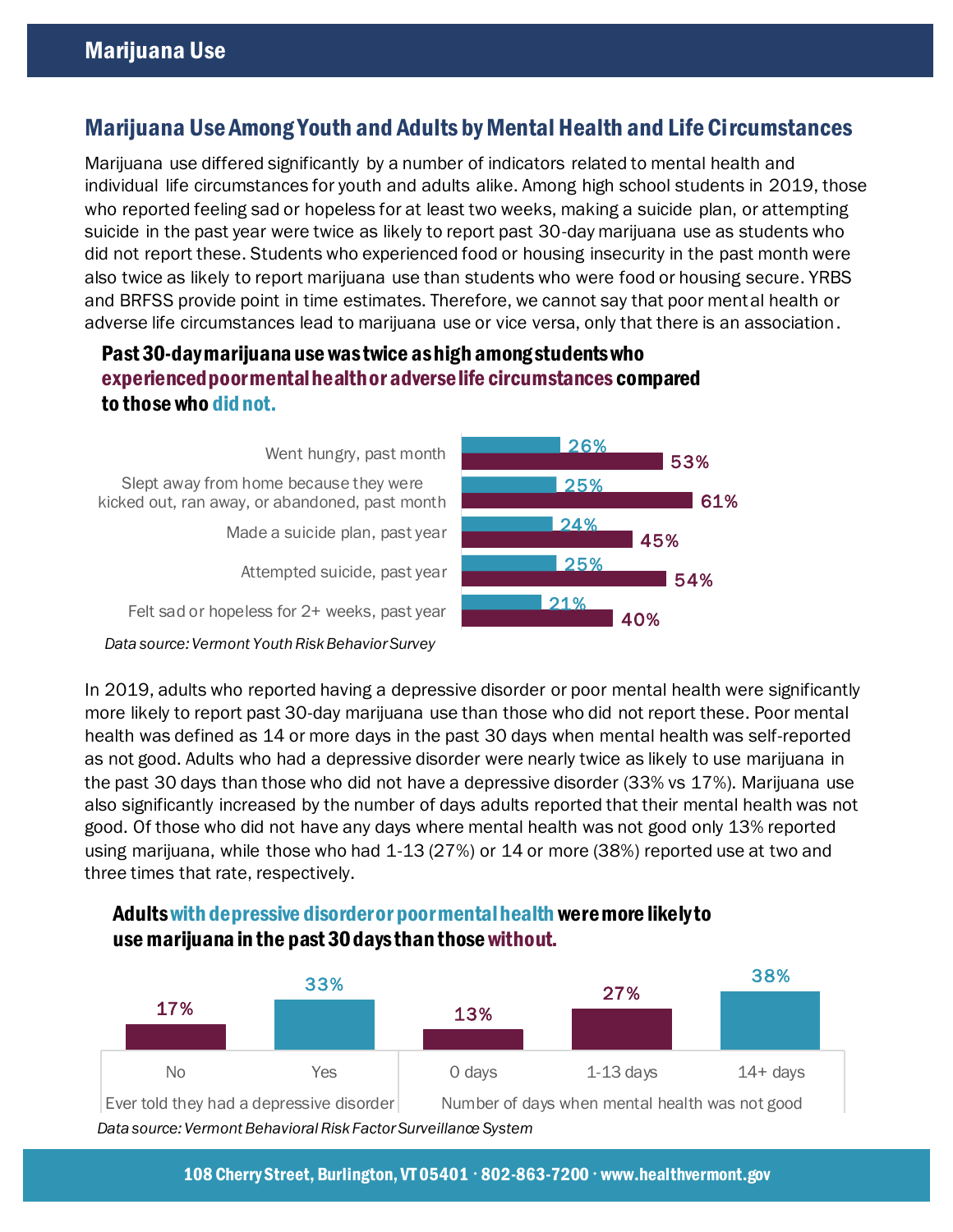# Marijuana and Traffic Safety

In 2020, there were 57 total fatal crashes resulting in 61 total fatalities in Vermont. Drug involvement was suspected in 19 operators, out of which, THC – the psychoactive compound found in marijuana – was confirmed in 12. Notably, each of these totals has increased since 2019 despite decreases in travel due to the COVID-19 pandemic. Over the past five years, two-thirds of operators involved in fatal crashes who were suspected of driving under the influence of drugs had THC in their systems. vi

In 2019, 15% of students who drove reported that they had done so while under the influence of marijuana at least once in the past 30 days. This rate was statistically similar to 2017 (14%). Nearly a quarter (23%) of students rode with someone who had been using marijuana in 2019. Although this was a significant decrease compared to 2009 (26%), it was a significant increase compared to 2017 (20%).

#### Risk Behaviors Associated with Marijuana Use Among High Schoolers (2009-2019)

Rode with a driver who had been using marijuana, past 30 days

**-** Drove under the influence of marijuana, past 30 days

| 26%  | 25%  | 23%  | 22%  | 20%  | 23%  |
|------|------|------|------|------|------|
|      |      |      |      |      |      |
| 13%  | 12%  | 16%  | 15%  | 14%  | 15%  |
| 2009 | 2011 | 2013 | 2015 | 2017 | 2019 |

*Data source: Vermont Youth Risk Behavior Survey*

In 2019, 26% of Vermont adults who reported using marijuana in the past month said they had driven at least once within three hours of using it in the past month. This was higher than the 23% who reported driving after using marijuana in 2018 and lower than the 31% reporting in 2016, however neither change was statistically significant.

# Key Takeaways

Marijuana use has increased among youth and adults while perceptions about parental and peer disapproval of use have decreased in recent years. As attitudes and perceptions, mechanisms of use, and the regulatory framework shift at the state and national levels, continued surveillance of marijuana use and any associated outcomes, is necessary. Of particular interest is the recent increase in vaping among high school students, which saw an eightfold increase between 2017 and 2019.

Vermont has the highest rate of past 30-day marijuana use among 12-17- and 18–25 year-olds compared to all other states.<sup>i</sup>

#### For data questions: Jeffrey Trites, Jeffrey.Trites@vermont.gov

For more information on marijuana/cannabis[: https://www.healthvermont.gov/alcohol-drugs/lets](https://www.healthvermont.gov/alcohol-drugs/lets-talk-cannabis)[talk-cannabis](https://www.healthvermont.gov/alcohol-drugs/lets-talk-cannabis) 

108 Cherry Street, Burlington, VT 05401 · 802-863-7200 · www.healthvermont.gov